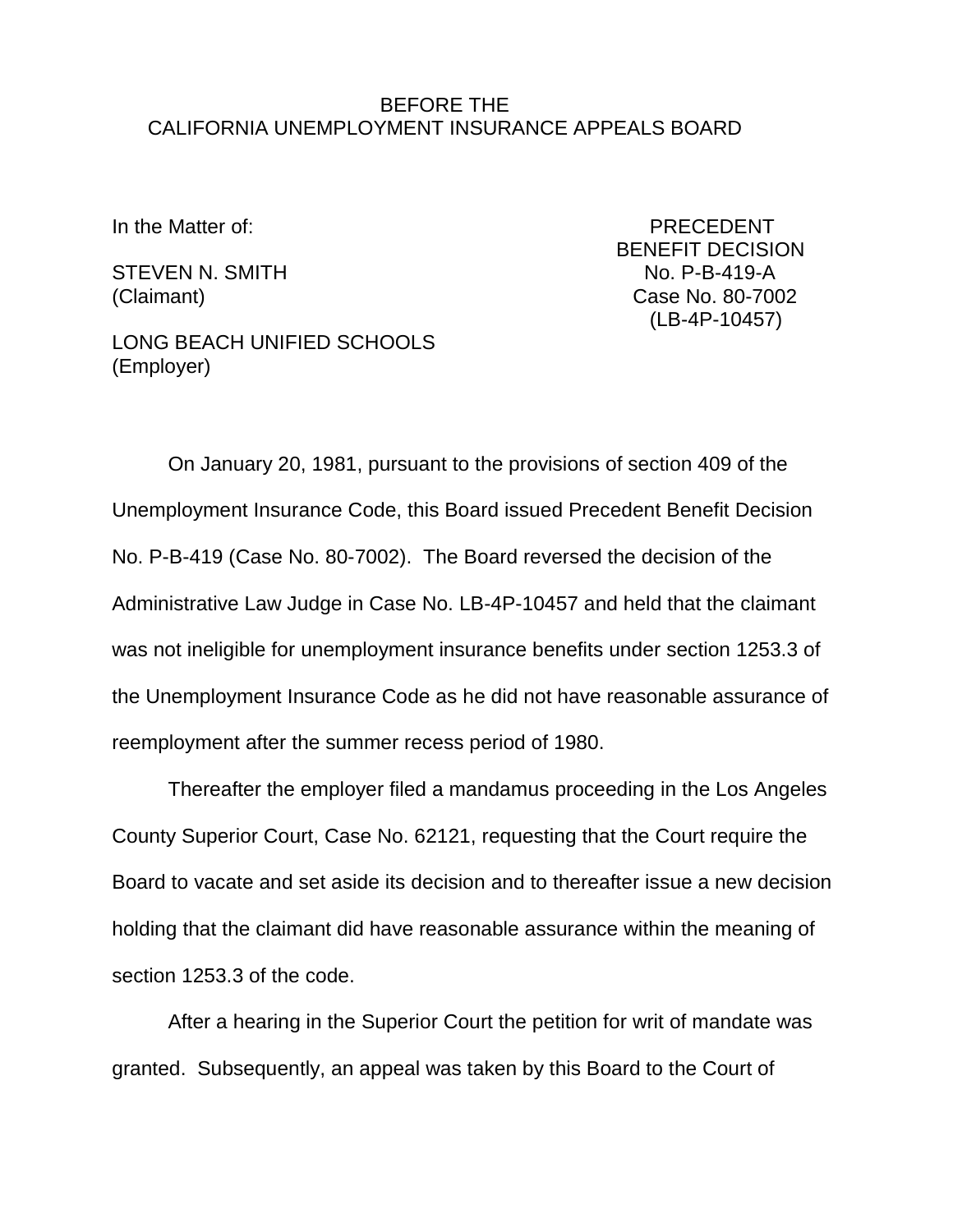Appeal, Second Appellate District (CIV No. B001803). That tribunal affirmed the judgment of the Superior Court, invalidated the Board's precedent decision, and held that the claimant did have reasonable assurance of reemployment within the meaning of section 1253.3.

Accordingly, pursuant to the decision of the court and in conformance with the provisions of section 409.1 of the Unemployment Insurance Code, we declare invalid for all purposes our decision in P-B-419 (Case No. 80-7002). Additionally, we now hold, as ordered, that the decision of the Administrative Law Judge in LB-4P-10457 is affirmed. The claimant had reasonable assurance of reemployment after the summer recess period of 1980.

ROBERT L. HARVEY JAMES J. HAGARTY HERBERT RHODES LORETTA A. WALKER CHET WRAY J. RICHARD GLADE DEBRA A. BERG